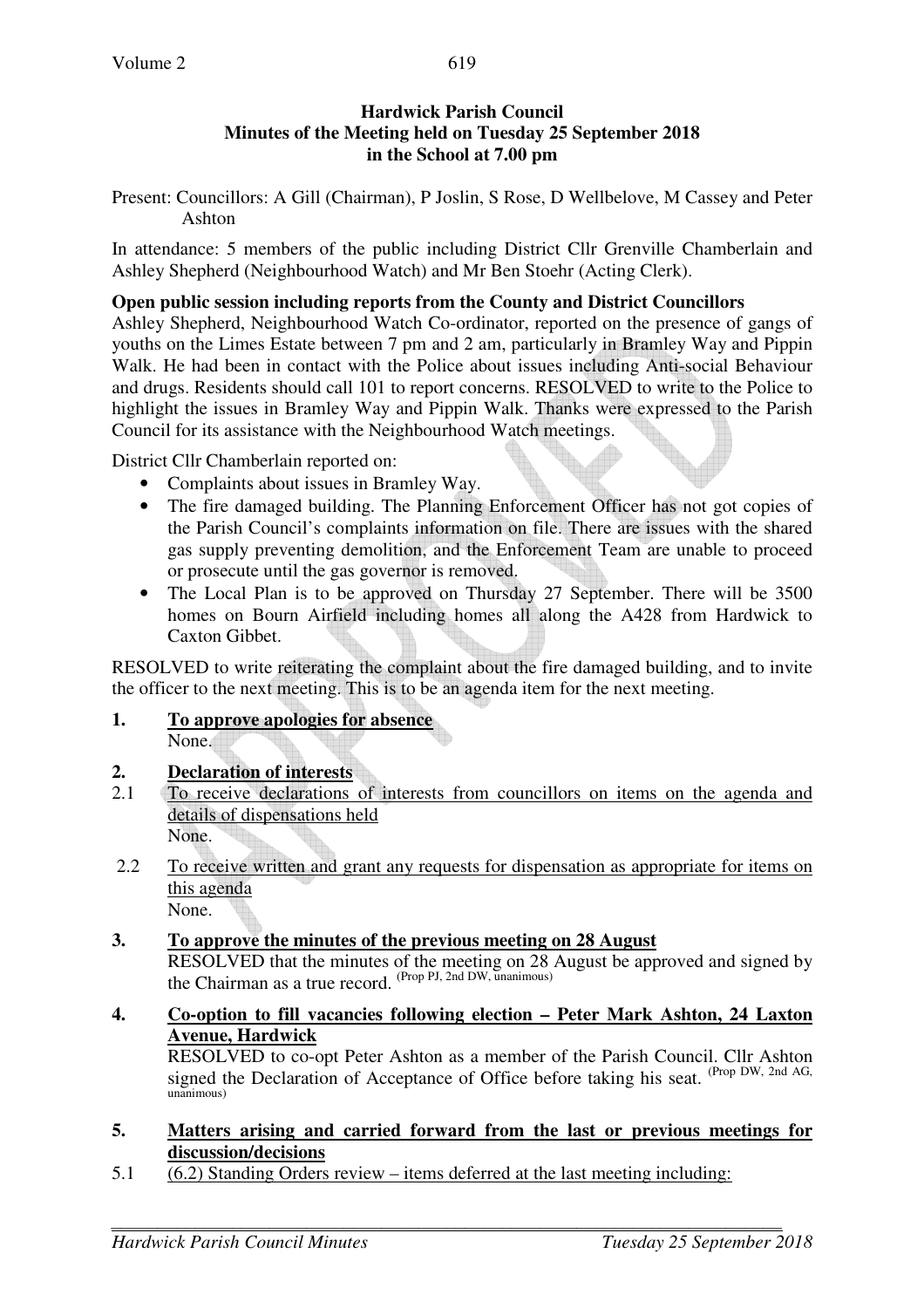| Volume 2 | 620                                                                                                                                                                                                                                                                                                                                                                                                                                                                                                                                                                                                                                                                                                                                                                                                       |  |  |
|----------|-----------------------------------------------------------------------------------------------------------------------------------------------------------------------------------------------------------------------------------------------------------------------------------------------------------------------------------------------------------------------------------------------------------------------------------------------------------------------------------------------------------------------------------------------------------------------------------------------------------------------------------------------------------------------------------------------------------------------------------------------------------------------------------------------------------|--|--|
| 5.1.1    | <u>(6.2.2) Standing Orders Section 19 – further clarification</u><br>RESOLVED to amend clause c to read "all staff."                                                                                                                                                                                                                                                                                                                                                                                                                                                                                                                                                                                                                                                                                      |  |  |
| 5.1.2    | $(6.2.3)$ Standing Orders Section 20 – further clarification<br>RESOLVED that there are no further changes.<br>RESOLVED that the finalised Standing Orders should be updated for approval at the<br>next meeting.                                                                                                                                                                                                                                                                                                                                                                                                                                                                                                                                                                                         |  |  |
| 5.2      | (6.3) Consideration of Financial Regulations, Risk Assessment and other policies<br>RESOLVED that the following Policies be re-adopted with no changes:<br><b>Financial Regulations</b><br>Parish Council Code of Conduct<br>Dispensation procedure<br>Health and Safety Policy<br><b>Child Protection statement</b><br><b>Equal Opportunities and Race Relations Policy</b><br>Complaints Policy including Code of Conduct<br>How to complain to your Parish Council<br>Data Protection Policy<br>Freedom of Information Policy<br>Privacy notice for residents and members of the public<br>Management of records policy<br>Policy for dealing with planning applications between meetings<br>RESOLVED that the Internal Controls and Risk Assessment Policy should be<br>reviewed at the next meeting. |  |  |
| 5.3      | (6.4) Consideration of holding meetings at other times<br>RESOLVED to note that the Parish Council could hold meetings at other times if the<br>topic is relevant. RESOLVED that the December meeting should take place on 11                                                                                                                                                                                                                                                                                                                                                                                                                                                                                                                                                                             |  |  |

December 2018. 5.4 (6.6) Speedwatch update and Highway Safety Improvement proposals Cllr Joslin's report and the cost options were considered, including a suggestion for a 30 mph limit on St Neots Road; traffic calming in the village to prevent rat running,

especially with the prospect of additional houses, including interactive signs; and the possibility of reducing some areas to 20 mph.

 RESOLVED to investigate the options for reducing speed limits and to submit a "staged costed proposal" under the LHI scheme. <sup>(Prop SR, 2nd AG, carried with 5 in favour and 1)</sup> abstention)

RESOLVED to note that two more people were being trained as Speedwatch volunteers and that the scheme would be continuing soon. The Speedwatch results will be an agenda item for the next meeting.

- 5.5 (6.8) Hardwick Play Parks update Cllr Gill reported that an email had been received from Amey requesting evidence and an access statement, which had been provided by Clare McGowan, and a response was awaited. (Prop MC, 2nd SR, unanimous)
- 5.6 (6.13) To consider quotations for cutting back hedge adjacent to Pavilion if received RESOLVED to accept the quotation from Oakes  $\&$  Watson. (Prop AG, 2nd PJ, unanimous)
- 5.7 (6.14) Proposal to delegate authority to the Clerk for dealing with illegal encampments

 RESOLVED to request a copy of Milton Parish Council's policy for consideration at the next meeting. (Prop AG, 2nd MC, unanimous)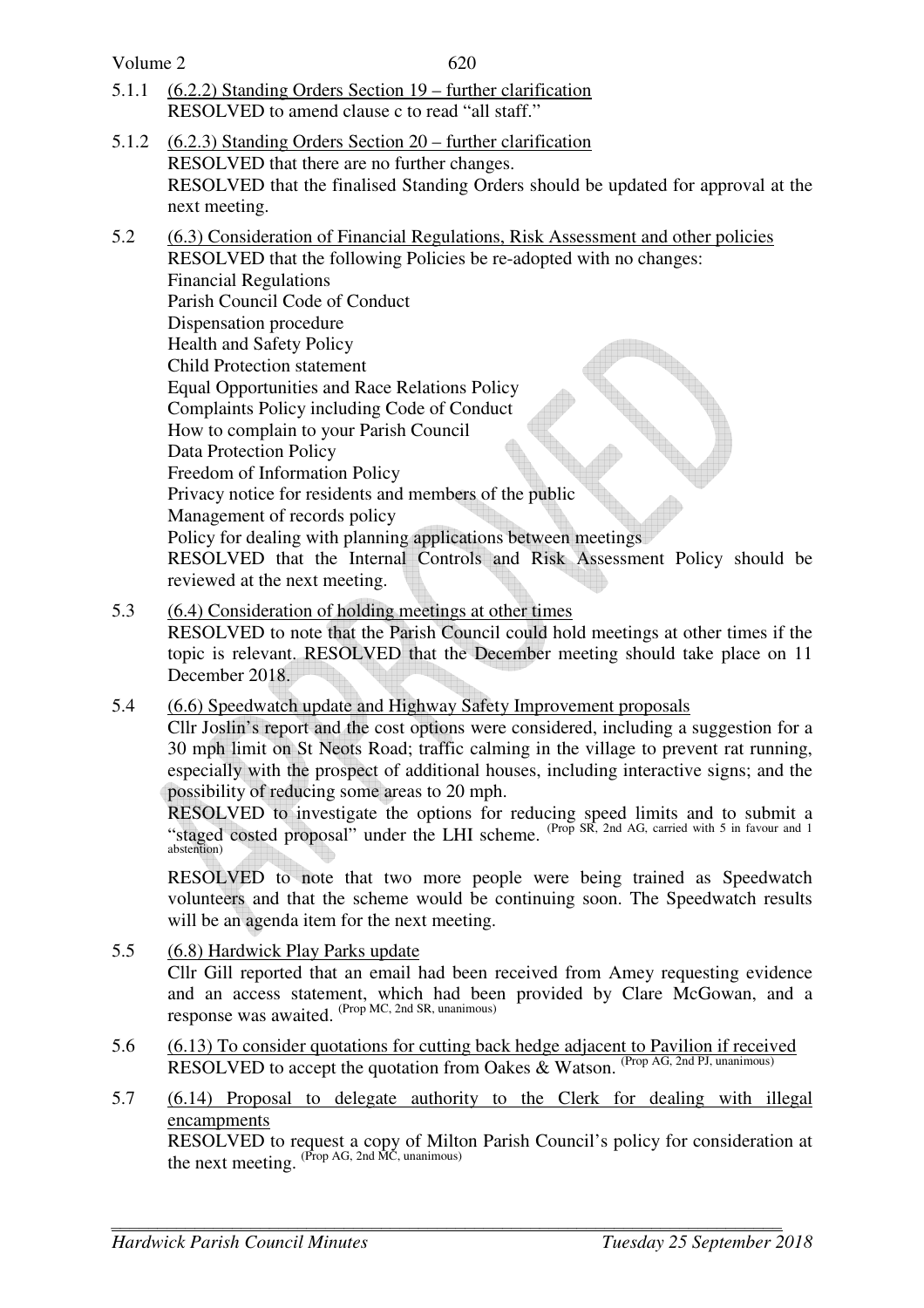RESOLVED that Cllr Gill should meet George Hay of CCC to discuss prevention options.

RESOLVED to delegate to the Clerk a budget of up to £5000.00 for dealing with unauthorised occupation of Parish Council land. (Prop MC, 2nd AG, unanimous)

#### 5.8 (6.15) Bourn Airfield Development – to note approval of Local Plan

Cllrs Gill and Joslin reported on their attendance at a meeting of the Coalition of Parish Councils during the week. Two entrances were proposed to the development, at the Broadway and at Caldecote, for which the main objections related to transport and traffic.

RESOLVED to request a time extension for the application due to its impact on the village and that this should be an agenda item for the next meeting.

A letter about the Girton interchange, drafted by representatives of the Coalition to the Transport Secretary, was read out. RESOLVED that the Chairman should sign the letter on behalf of the Parish Council.

RESOLVED that the Parish Council should be proactive and inform residents, and seek support for appropriate transport links.

RESOLVED to hold a Parish Meeting on 16 October in the large hall at 7.30 pm.

RESOLVED that a working group be set up, with membership consisting of Cllrs Gill, Joslin, Wellbelove, Cassey and Ashton, and to delegate a budget of £250.00 to the Clerk for publicity costs.

- 5.9 (7.3) Hill Grace Crescent street names to note response from 3C Shared Services RESOLVED to support the proposal for street names commemorating the war dead from World War I.
- 5.10 (7.5) Internal Audit report to consider clarification from LCPAS if received The response was awaited.
- 5.11 (8.2.1) St Neots Road development to consider response from Clarion Housing Group RESOLVED to note that Clarion had asked if the Parish Council would take on the Public Open Space but no plans or details had been received. More information had been requested on reserved matters.
- 5.12 (10) Request for letter of support in favour of St Mary's Community Hall RESOLVED to write in support of the grant applications by the Church towards the St Mary's Community Hall and request the format of the letter. (Prop SR, 2nd PA, unanimous)
- 5.13 (8.2.1) S/3064/16/OL Land South of 279 St Neots Road, Hardwick reserved matters update

Taken earlier under 5.11.

### **6. Correspondence/communications received**

- 6.1 Resident complaint about a plastic bag in a tree RESOLVED that the Parish Council is sure that this will blow away over the winter as the leaves die back. <sup>(Prop SR, 2nd AG, unanimous)</sup>
- 6.2 SCDC Emergency plans RESOLVED to check whether there is already a plan in existence, and if not to consider this item at the next meeting.
- 6.3 CCC and Peterborough City Council joint Minerals and Waste Local Plan consultation Noted.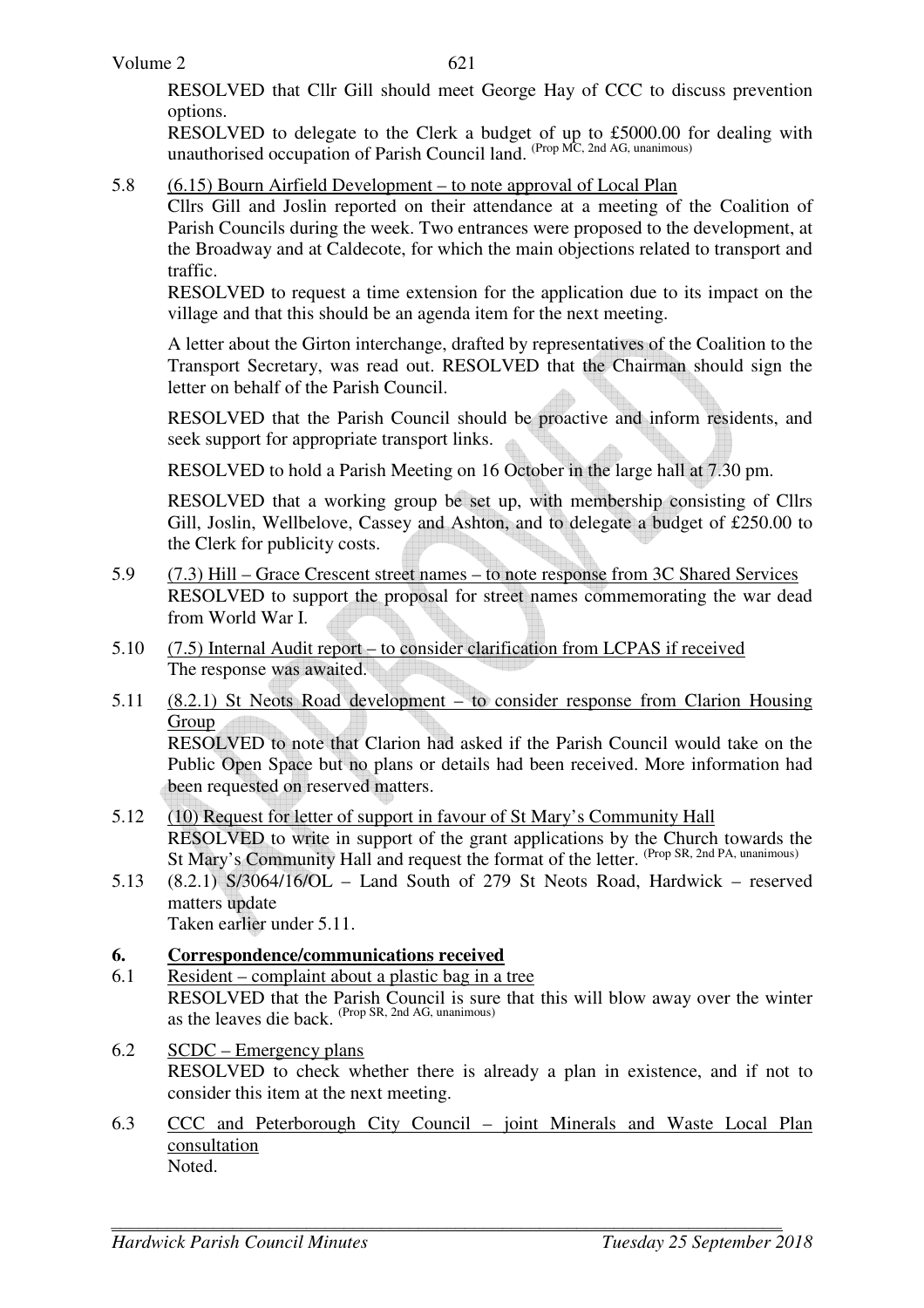### **7. Planning Applications and Decision notices and tree works applications**

- 7.1 Planning applications received since the last meeting None.
- 7.2 SCDC Decision Notices
- 7.2.1 S/2404/18/FL 27 Laxton Avenue Two storey side and rear extension Permission granted.

Noted.

- 7.2.2 S/2429/18/DC Agricultural field west of Grace Crescent Discharge of condition 2 (Materials) of Reserved Matters application S/4551/17/R – Permission granted. Noted.
- 7.2.3 S/2567/18/DC 2 Laxton Avenue Discharge of conditions 9 (Foul water drainage) and 10 (surface water drainage) of planning permission S/1879/17/FL – Permission granted.

Noted.

- 7.2.4 S/2693/18/FL 28 Main Street Works to barn to comprise re-roof in natural slate reclad in dark stained horizontal feather edge boarding, insert new windows and door. Internal subdivision to create lobby, WC, games room, home office and mower store. Work to garage walls to be clad in dark stained horizontal feather edge boarding – Permission granted.
	- Noted.
- 7.3 Tree Works Applications
- 7.3.1 S/3598/18/TP 95 Cambridge Road RESOLVED that the Parish Council had no objections.

### **8. Members reports and items for information only**

8.1 New Housing Developments and Planning Obligations Cllr Rose reported that the Community Centre Working Group were now meeting monthly and had identified someone with architectural knowledge to assist. A drop in evening will be held to look at three potential sites for the Community Centre. A visit to the Clay Farm centre at Trumpington had taken place, to gather ideas.

### **9. Finance, procedure and risk assessment**

9.1 To consider any quotes for urgent work required because of risk and Clerk's use of delegated powers

RESOLVED to note that the Acting Clerk used delegated powers to:

- Accept a quotation for the repair of the loose bolt on the swing at Worcester Avenue play area  $(\text{\pounds}90.00 + \text{VAT})$  and to repair the broken slat on the tower slide at Egremont Road play area, (£190.00 +VAT).
- 9.2 To receive play areas and skate park inspection reports RESOLVED to note that the swing seats at Grenadier Walk were very worn, and the grass at the public open space at Pershore Road, from Pump Lane to Ellison Lane, and St Mary's Play area, had not been cut for several months.

### 9.3 PKF Littlejohn LLP – External Audit conclusion

RESOLVED to note the conclusion of the External Auditors that "On the basis of our review of Sections 1 and 2 of the Annual Governance and Accountability Return (AGAR), in our opinion the information in Sections 1 and 2 of the AGAR is in accordance with Proper Practices and no other matters have come to our attention giving cause for concern that relevant legislation and regulatory requirements have not been met."

9.4 To receive the financial report and approve the payment of bills